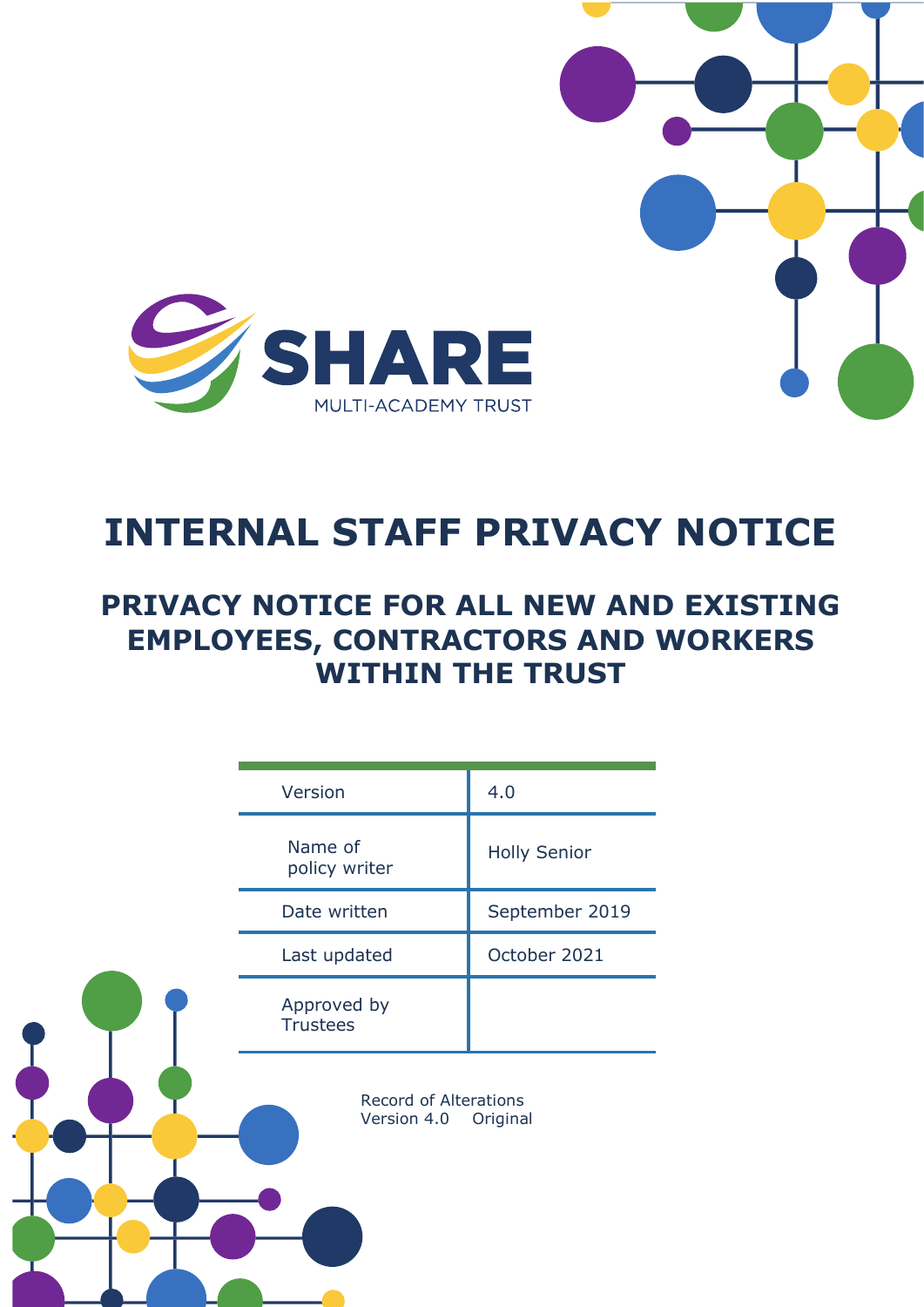

### **CONTENTS**

- 1. Overview
- 2. Legislation and guidance
- 3. Definitions and key terminology
- 4. Personal data we hold
- 5. Why we use this data
- 6. Lawful basis of processing
- 7. Collecting your information
- 8. How we store this data
- 9. How we share your data
- 10. How long we retain your data
- 11. How we erase your data
- 12. International transfers of data
- 13. Your rights as a Data Subject
- 14. How to contact us
- 15. Complaints and issues
- Appendix A- Coronavirus (COVID-19)

Appendix B- Coronavirus (COVID-19) Additional data shared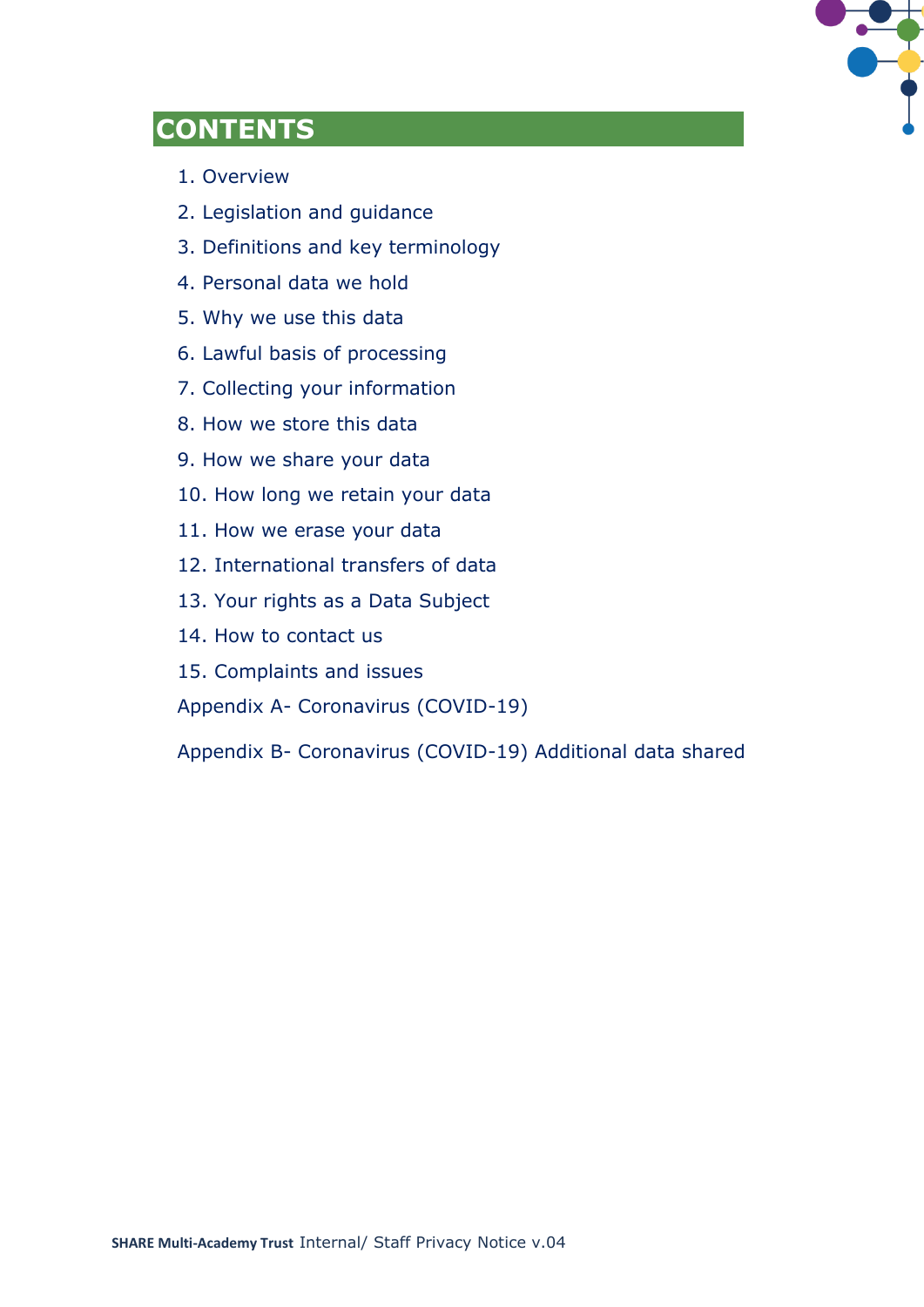

#### **1. Overview**

Under the existing *Data Protection Law (1998)* and *The General Data Protection Regulation 'GDPR' (2018)* it is a requirement for all individuals to be correctly informed about what an organisation does with your personal data. SHARE MAT provides all associates with the ability to view how it uses your personal data via a 'Privacy Notice' (also referred to as a 'Fair Processing Notice').

Within this privacy notice the MAT aims to outline how it; collects, stores, manages, edits, erases and controls an individual's personal data. This relates to anyone that works within the MAT as a full time, part-time or contract employee.

At SHARE MAT we employ a Data Protection Office to oversee Data Protection and GDPR. If you wish to contact our DPO please visit the 'contact us' section within this policy.

This policy applies to all forms of personal data, including but not exclusive to, paper and electronic formats.

#### **2. Legislation and guidance**

It is a requirement for all Schools and Public Authorities to adhere to the GDPR and Data Protection legislation, set out in the *Data Protection Law 1998* and the *GDPR 2018.*

This policy is based on the guidelines set out by the *Information Commissioners Office (ICO)* and *The General Data Protection Regulation (2018)* and *Data Protection (1998)* legislations. This policy also follows the guidance of the *Protection of Freedoms Act (2012)* to ensure the protection of biometric data. In addition, this policy also complies with the Trust's funding agreements and articles of association.

#### **3. Definitions and key terminology**

All of the definitions listed below are frequently used within this policy and directly associate to the Data Protection Act (1998) and the GDPR (2018). If you require further information on any of the terminology used within this policy, please contact our DPO. All details can be found within the 'contact us' section of the policy.

| Term                 | <b>Definition</b>                                                                                                                                                                                             |
|----------------------|---------------------------------------------------------------------------------------------------------------------------------------------------------------------------------------------------------------|
| <b>Personal data</b> | Any information relating to an identified, or<br>identifiable, individual. Personal data is only<br>associated with a living data subject.<br>This may include the individual's:<br>Name (including initials) |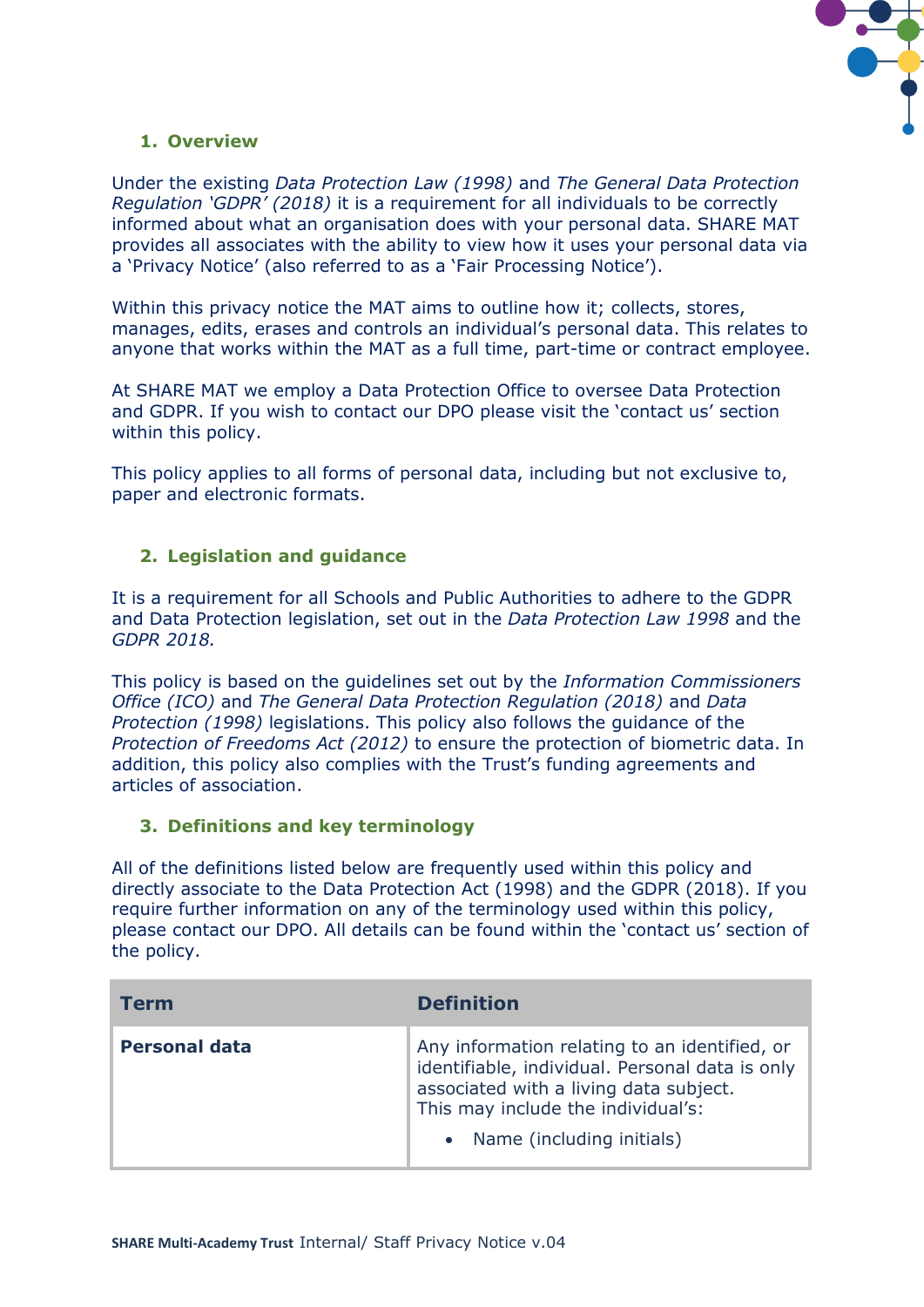

|                                               | Identification number                                                                                                                           |  |
|-----------------------------------------------|-------------------------------------------------------------------------------------------------------------------------------------------------|--|
|                                               | Location data                                                                                                                                   |  |
|                                               | Financial data<br>$\bullet$                                                                                                                     |  |
|                                               | Online identifier, such as a username<br>$\bullet$                                                                                              |  |
|                                               | It may also include factors specific to the<br>individual's physical, physiological, genetic,<br>mental, economic, cultural or social identity. |  |
| <b>Special categories of</b><br>personal data | Personal data which is more sensitive and<br>so needs further protection, including<br>information about an individual's:                       |  |
|                                               | Racial or ethnic origin<br>$\bullet$                                                                                                            |  |
|                                               | Political opinions<br>$\bullet$                                                                                                                 |  |
|                                               | Religious or philosophical beliefs<br>$\bullet$                                                                                                 |  |
|                                               | Trade union membership<br>$\bullet$                                                                                                             |  |
|                                               | Genetics<br>$\bullet$                                                                                                                           |  |
|                                               | Biometrics (such as fingerprints,<br>$\bullet$<br>retina and iris patterns), where used<br>for identification purposes                          |  |
|                                               | Health - physical or mental<br>$\bullet$                                                                                                        |  |
|                                               | Sex life or sexual orientation                                                                                                                  |  |
| <b>Processing</b>                             | Anything done to personal data, such as;<br>Collecting                                                                                          |  |
|                                               | Recording                                                                                                                                       |  |
|                                               | Organising                                                                                                                                      |  |
|                                               | Structuring                                                                                                                                     |  |
|                                               | Sharing                                                                                                                                         |  |
|                                               | <b>Storing</b>                                                                                                                                  |  |
|                                               | Adapting                                                                                                                                        |  |
|                                               | Altering                                                                                                                                        |  |
|                                               | Retrieving                                                                                                                                      |  |
|                                               | Using                                                                                                                                           |  |
|                                               | Disseminating                                                                                                                                   |  |
|                                               | Erasing                                                                                                                                         |  |
|                                               | Destroying                                                                                                                                      |  |
|                                               |                                                                                                                                                 |  |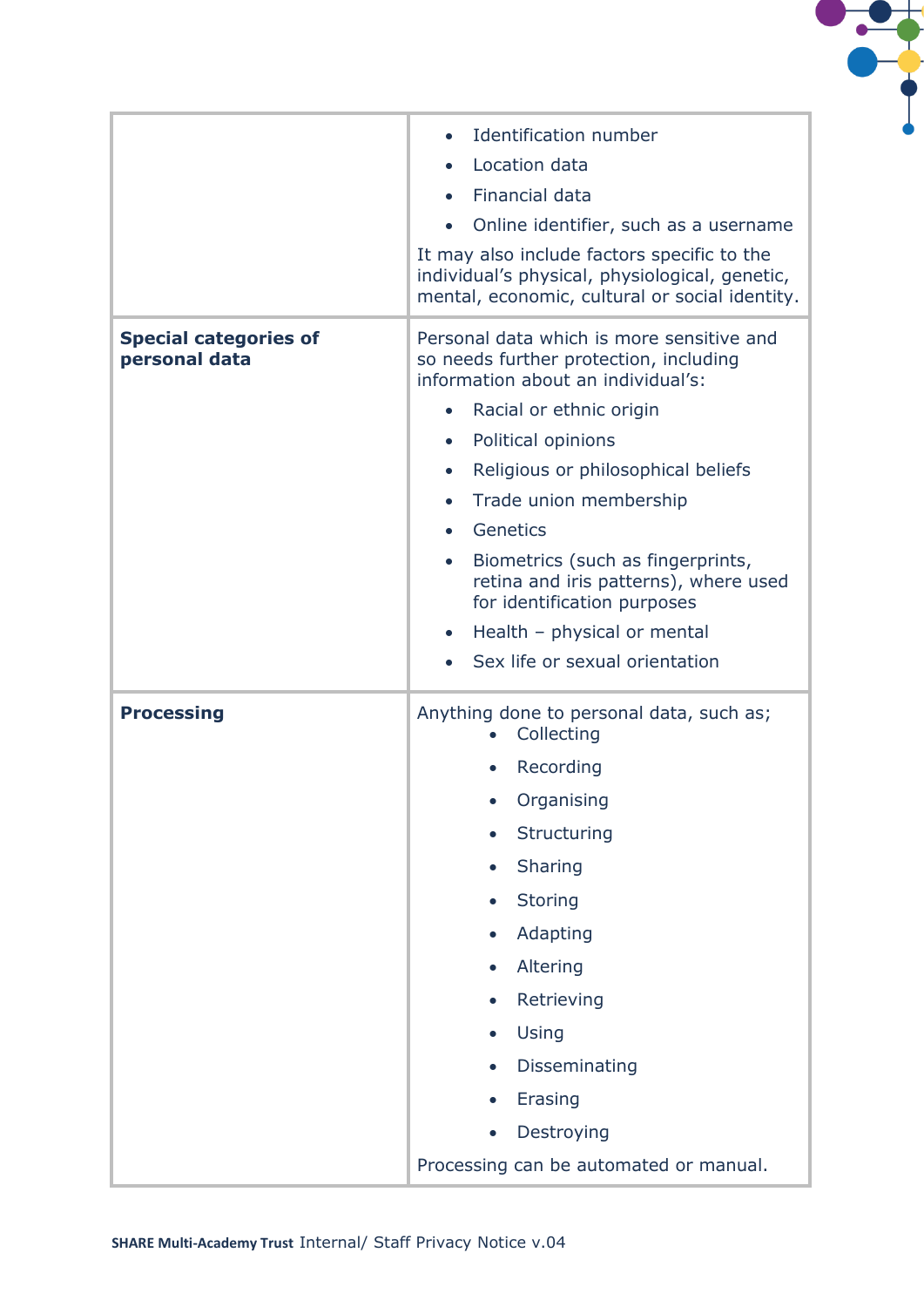| <b>Data subject</b>                                         | The identified or identifiable individual<br>whose personal data is held or processed. A<br>data subject is any natural, living person.                                                                                              |
|-------------------------------------------------------------|--------------------------------------------------------------------------------------------------------------------------------------------------------------------------------------------------------------------------------------|
| <b>Data Controller</b>                                      | A person and/ or organisation that<br>determines the purposes and the means of<br>processing personal data.                                                                                                                          |
| <b>Data Processor</b>                                       | A person, organisation or other body (other<br>than an employee of the data controller)<br>who processes personal data on behalf of<br>the data controller.                                                                          |
| <b>DPO</b>                                                  | A 'DPO' is an abbreviation of the term, Data<br>Protection Officer. A DPO should be<br>appointed when any large scale processing<br>of data occurs, and/ or, processing of data<br>may be deemed a risk.                             |
| <b>Personal Data Breach or</b><br><b>Data Breech</b>        | A breach of security leading to the<br>accidental or unlawful destruction, loss,<br>alteration, unauthorised disclosure of, or<br>access to personal data.                                                                           |
| <b>The ICO</b>                                              | The ICO (Information Commissioners Office)<br>and the legal authority whom mange GDPR<br>and Data Protection.                                                                                                                        |
| <b>A DPIA (Data Protection</b><br><b>Impact Assessment)</b> | A DPIA is a process that we carry out in<br>order to assess if we are carrying out<br>process in line with relevant legislation.                                                                                                     |
| <b>SAR/DSAR</b>                                             | A 'SAR' or sometimes referred to as a<br>'DSAR', is an abbreviation of the world<br>Subject Access Request. This is when a data<br>subject formally lodges a request to view/<br>access their personal data that is held on<br>them. |

#### **4. Personal data we hold**

SHARE MAT collects personal data on those whom we employ, or otherwise engage with, in order to work within any of our schools or the Trust. We only collect relevant and necessary personal data in order to complete business processes. SHARE MAT does this by carrying out a DPIA on all data that we collect to identify the lawful basis of processing.

Personal data that the MAT may choose to collect, use, store and share (when appropriate) about you, includes, but is not restricted to: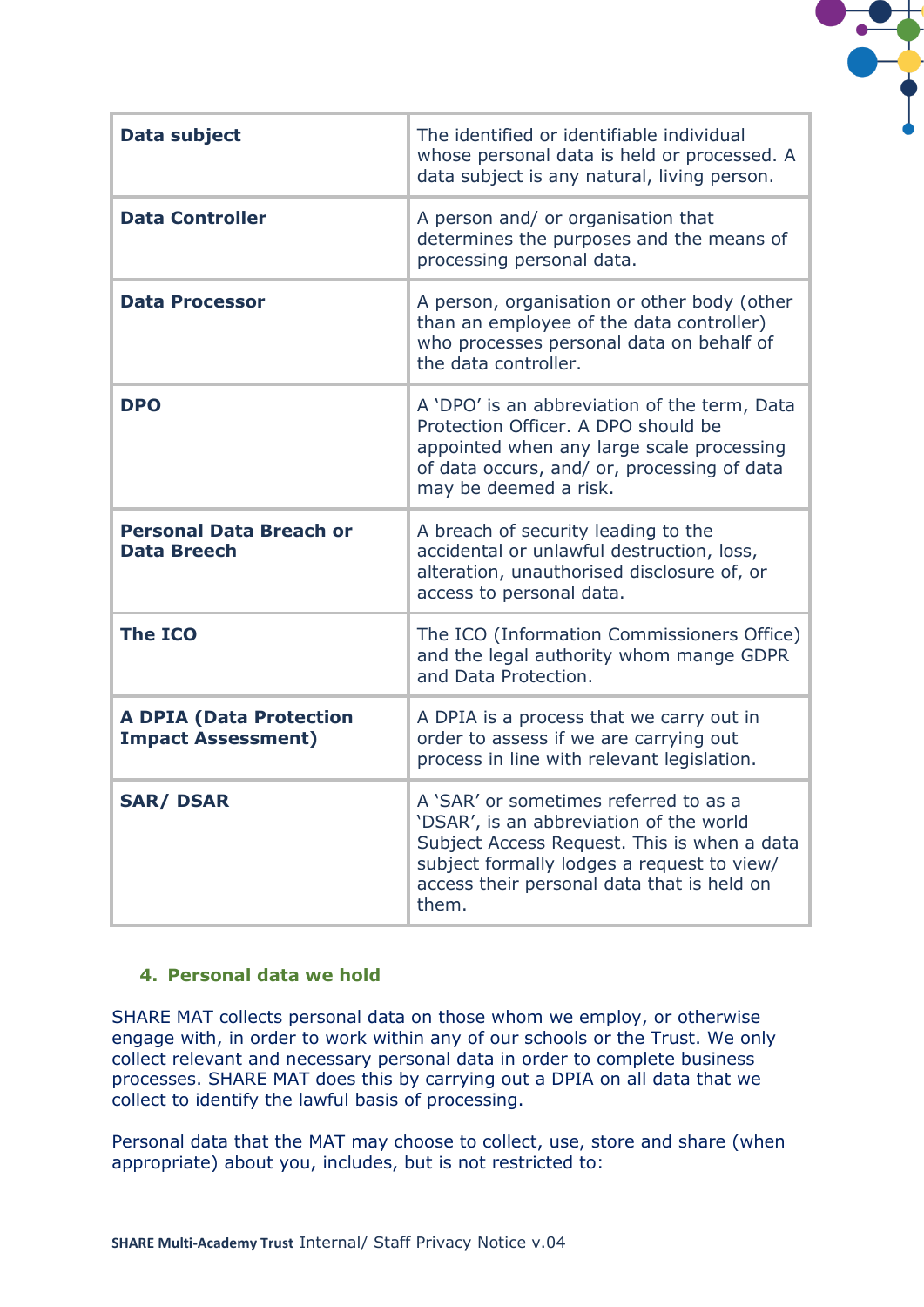

- Contact details
- Date of birth, marital status and gender
- Next of kin and emergency contact, including contact details
- Salary, annual leave, pension and benefits information
- Bank account details, payroll records, National Insurance Number and tax status information
- Recruitment information, including copies of right to work documentation, references and other information included in a CV or cover letter or as of a job application process
- Qualifications an employment records, including work history, job titles, working hours, training records and professional memberships/ bodies
- Performance information
- Outcomes of any disciplinary and/ or grievance procedures
- Absence data (including days of absence and reason for absence)
- Copy of driving license
- Photographs
- CCTV footage
- Data about your school's information and communication system

As well as the information listed above, we may also collect, store and use information about you that identifies as 'special categories' of data. This is highly sensitive data. This may include information about (where applicable):

- Race, ethnicity, religious beliefs, sexual orientation and political views
- Trade union information and membership
- Health, including medical conditions, and sickness records

#### **5. Why this data is used**

SHARE MAT collects this data in order to perform key business processes throughout the Trust. It holds the necessary basis for collecting and processing this data, as outlined in Article 6 of the GDPR. The data that it collects enables it to:

- Ensure that you are paid
- Facilitate safe recruitment, as part of our safeguarding obligation to pupils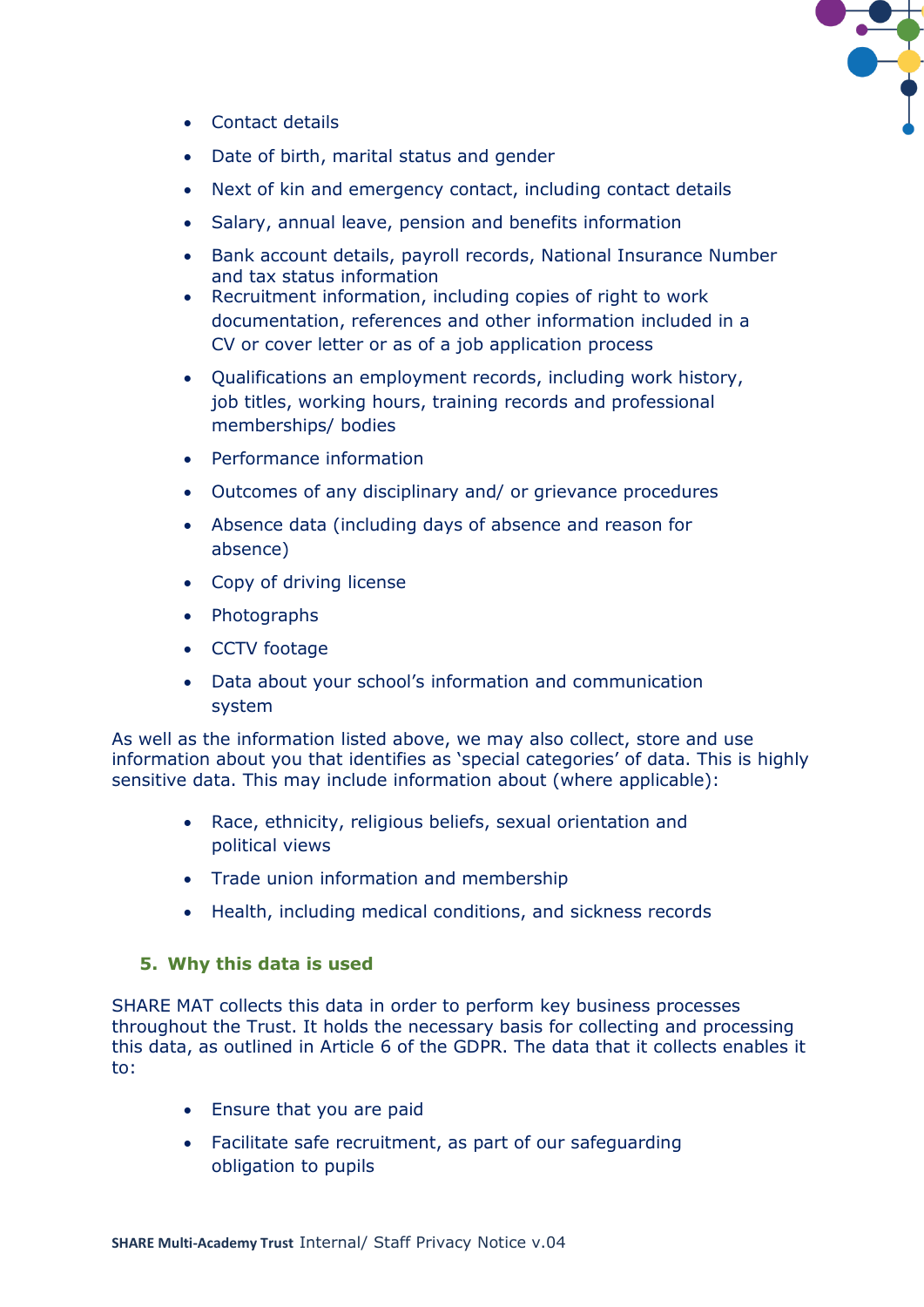

- Support effective performance management
- Inform our recruitment and retention policies
- Allow better financial modelling and planning
- Improve the management of workforce data across the sector
- Support the work of the School Teachers' Review Body

#### **6. Lawful basis for using your data**

SHARE MAT follows the guidelines outlined within Article 6, The GDPR, Lawfulness of Processing, when assessing if it believes it has a lawful basis of processing your personal data. It ensures that it meets, at least one, of the minimum requirements outlined within Article 6. It only collects your personal data when it needs to:

- Fulfil a contract that we have entered into with you (directly or indirectly)
- Comply with a legal obligation
- Carry out a task in the public interest

Less commonly, we may also use personal data regarding you when:

- You have given us consent to use it in a certain way
- We need to protect yours or an individual's vital interests

Where the MAT relies on consent to process your personal data, you have the right to retract this consent at any given time. When it asks for your consent in order to process your personal data it will make this clear and concise from the offset, along with guidance on how to retract consent if you wish to do so.

SHARE MAT will only use your data within the guidelines that is has been collected for. If it requires to use your information for an additional/ further process, it will contact you to inform you of this.

#### **7. Collecting your information**

SHARE MAT predominantly collect personal data from you as an essential requirement. There are occasions whereby collecting personal data is not mandatory, but that we feel it would beneficial to the Trust to do so.

In these circumstances we ensure that we have a legitimate interest when requesting this data, however, as a data subject, you have the ability to choose if you wish to provide this information.

SHARE MAT will ensure that we inform you on 'mandatory' and 'non mandatory' data collection, the consequences of not providing mandatory information and the choices you have as a data subject.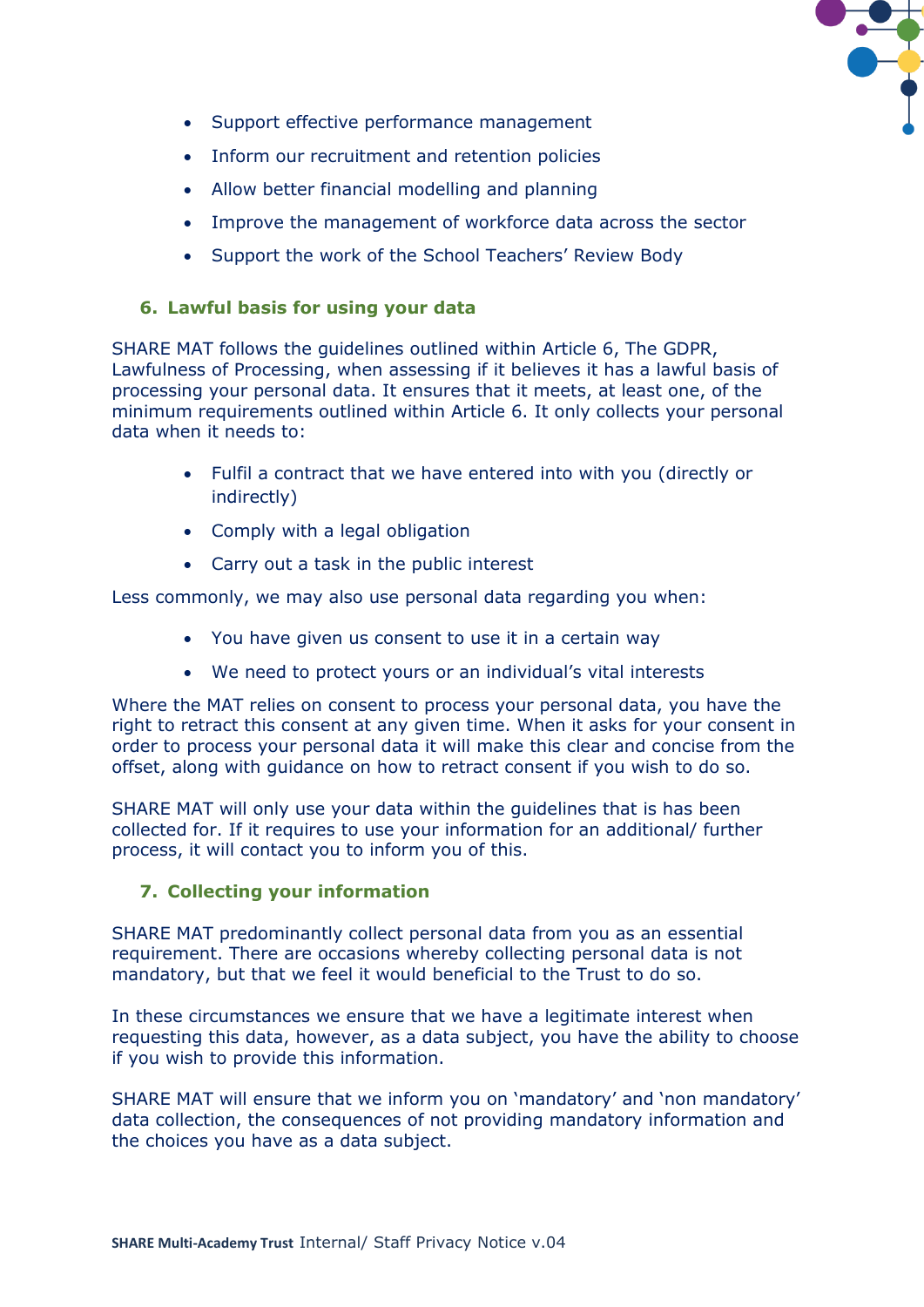

#### **8. How your data is stored**

SHARE MAT ensures that all data that we store on you is secure, safe and in line with legislation.

All personal data that the MAT collects on you, as a data subject, is stored in an employment file specific for each member of staff. This information is restricted in use to ensure only those who need it have access. The use of the information stored within this file is restricted to the purpose that it is collected for.

Once your employment with SHARE MAT has ended, we will retain this file and delete the relevant information in accordance with our Retention Schedule (IRMS Records Management for School). Our forms of storage are as follows, but not restricted to:

- Paper-based records, electronic devices (such as laptops and hard-drives) and kept locked and restricted when not in use
- When personal data is taken off-site it is signed for, logged and managed to ensure safe return or erasure
- Enforced password protection policy whereby all passwords are random and non-traceable
- Encrypted software is used on all electronic tools
- Data Sharing Agreements are in place where data is required to be shared with a 3<sup>rd</sup> party, contractor or additional source

#### **9. How your data is shared**

SHARE MAT will not share your personal data with any 3rd parties unless we inform your or ask for your consent to do so. SHARE MAT may need to share data if required to do so by the law. For more information regarding situations whereby your data may be shared, please see the ICO's website.

Where it is legally required to share personal data, the MAT may share your data with (but not limited to):

- Our local authority
- The Department of Education
- Your family or stated emergency contact
- Educators and examining bodies
- Our regulator, Ofsted
- Suppliers and service providers, all of which are covered under a Data Sharing Agreement
- Financial organisation
- Central and local government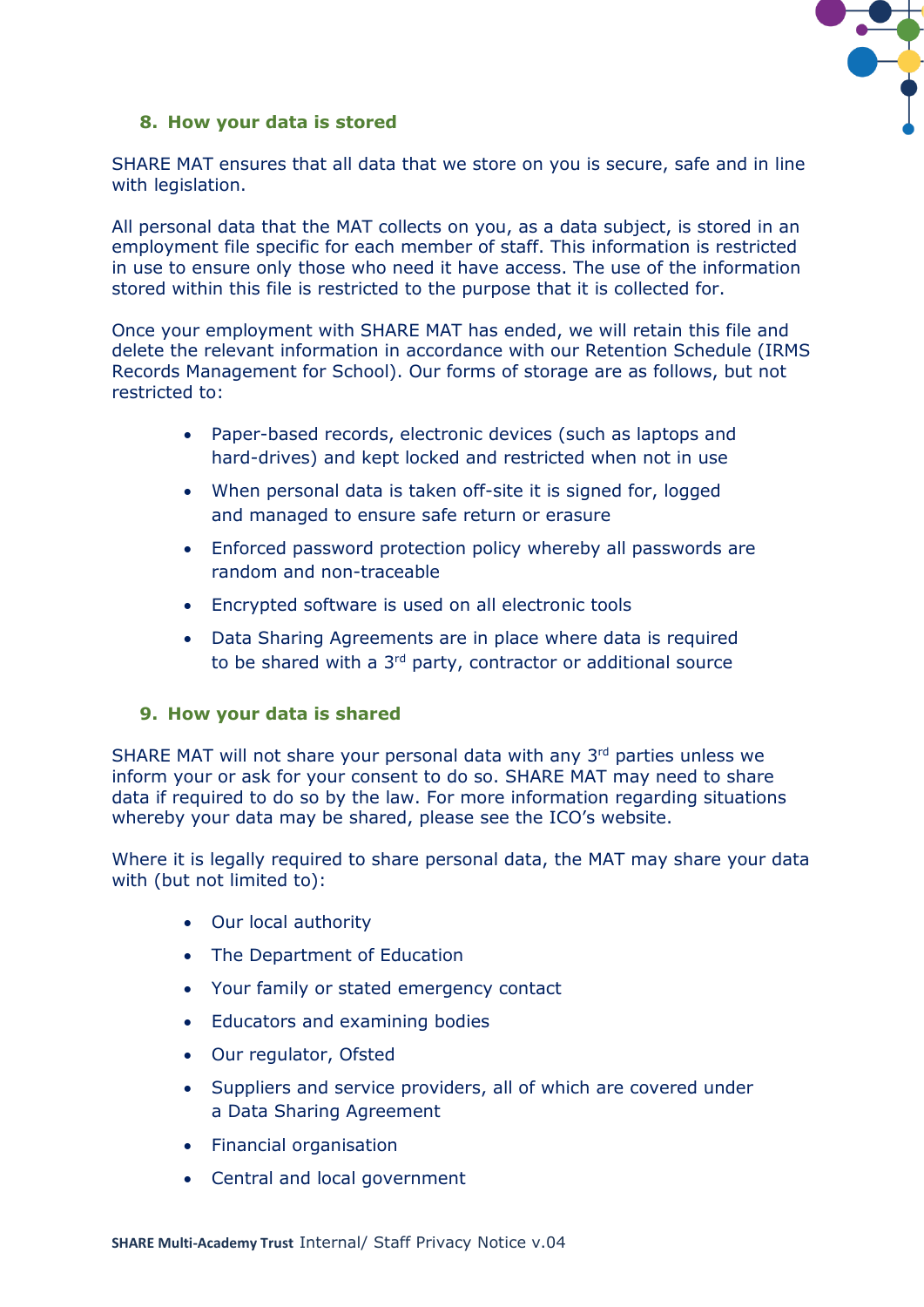

- Our auditors
- Survey and research organisation (limited and you would be informed ahead of processing)
- Trade unions and associations
- Health authorities
- Security organisation
- Health and Social welfare associations
- Professional advisors and consultants
- Police and legal forces
- Professional bodies
- Employment and recruitment agencies

#### **10. How long we retain your data**

SHARE MAT is required, by law, to retain some of your personal data after you leave the organisation. SHARE MAT may choose to keep your data for up to six years after you leave the organisation dependent on what data we hold and the reason for still storing or processing this data.

Any data that SHARE MAT no longer use, but is still retained, will be stored and archived up until the point where the MAT assesses its use and decides to safely erase it.

For more information on the retention guidelines, retention policy and how long the MAT may hold your personal information for by law please contact our DPO.

#### **11. How your data is erased**

SHARE MAT ensures that any data that is no longer of use, or deemed necessary for business processes will be correctly erased in line with data protection guidelines. Personal data will be disposed of securely, safely and effetely to give all data subjects peace of mind.

For example, the MAT will shred or incinerate any paper-based documents that it holds on you, either in-house or contracted by a pre-approved and safe supplier. The MAT will overwrite, redact or erase any electronic files that we hold on you, either in-house or contracted by a pre-approved and safe supplier.

#### **12. Your rights as a data subject**

As part of all data protection legislation data subjects are entitled to request any personal information that is held on them by an organisation. If you wish to find out what information SHARE MAT holds on you, please complete a Subject Access Request.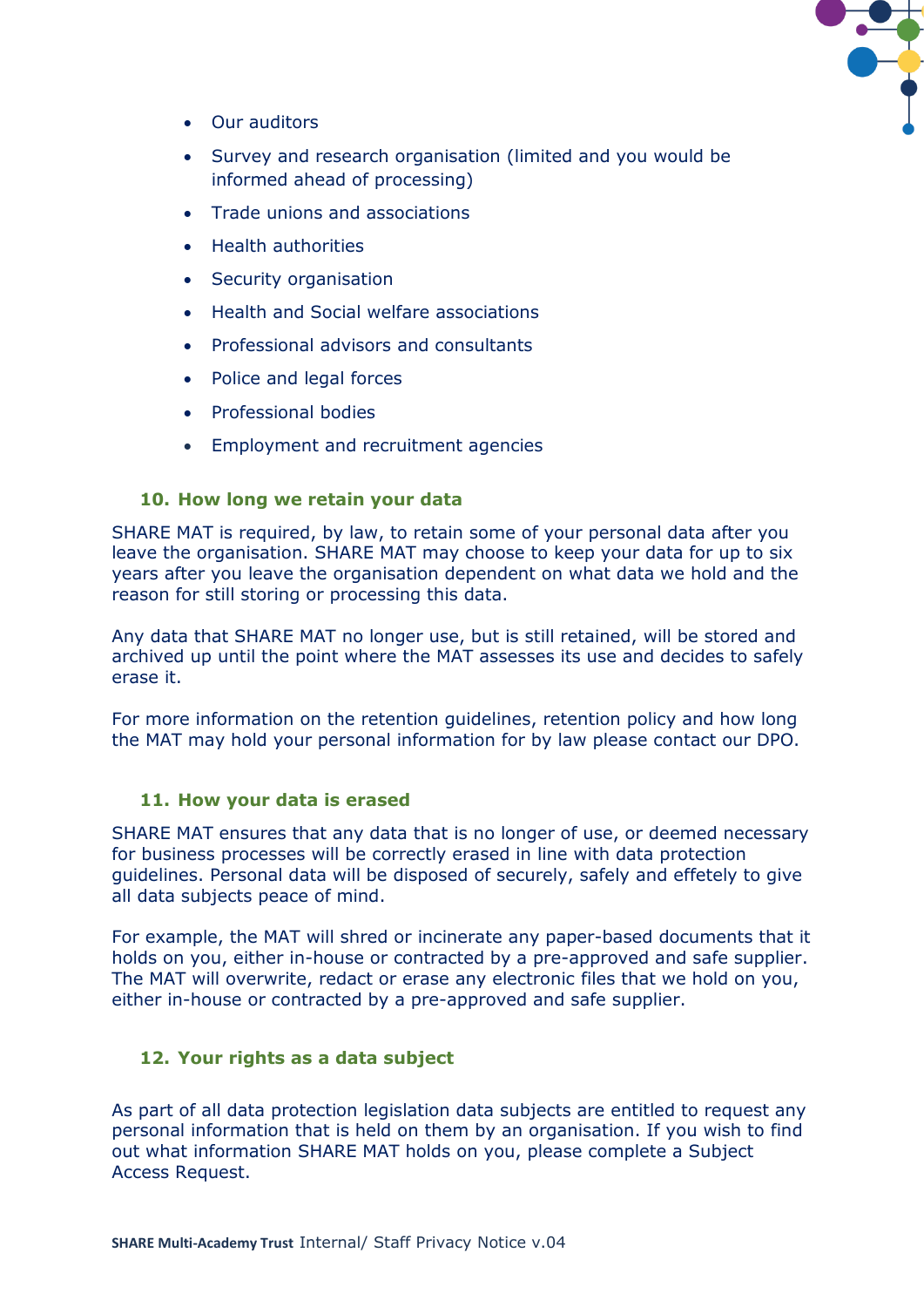

If you wish to submit a Subject Access Request, please download one of the templates from either the SHARE MAT website, or from the website of the school that you are associated with. If you are having trouble accessing the template, please contact our DPO.

Once you have submitted a SAR the MAT will:

- Give you a description of the data that we hold (where applicable)
- Explain where we received the information from (where applicable)
- Inform you who has had access to it and if it will be shared further
- Inform you if any automated decision-making has been applied, or will be applied, to this data, and inform you of the consequences of this
- Give you an accessible copy of this data (where appropriate)

Subject Access Requests may be subject to an administrative charge dependent on the level of time require to prepare the response. You will be informed if your SAR is subject to a charge.

On occasion, the MAT may not be able to provide a hard-copy of your data. It will give you the opportunity to view, in person, the data that it holds on you at a time that suits you.

Under data protection laws data subjects have certain rights regarding how their personal data is used, stored, managed and erased. You have the right to:

- Object to the use of your personal data if it is causing, or has cause, damage or distress
- Prevent your data being used for the purpose of direct marketing
- Object to the use of your personal data for decisions being made by automated means (by a computer or machine, instead of by a person)
- Your data records being up-to-date, accurate and relevant. If you believe they are not, please let us know
- Claim compensation for any damages caused by a breach of your rights under the data protection regulations

If you would like any more information on Subject Access Requests, please contact the Data Protection Officer.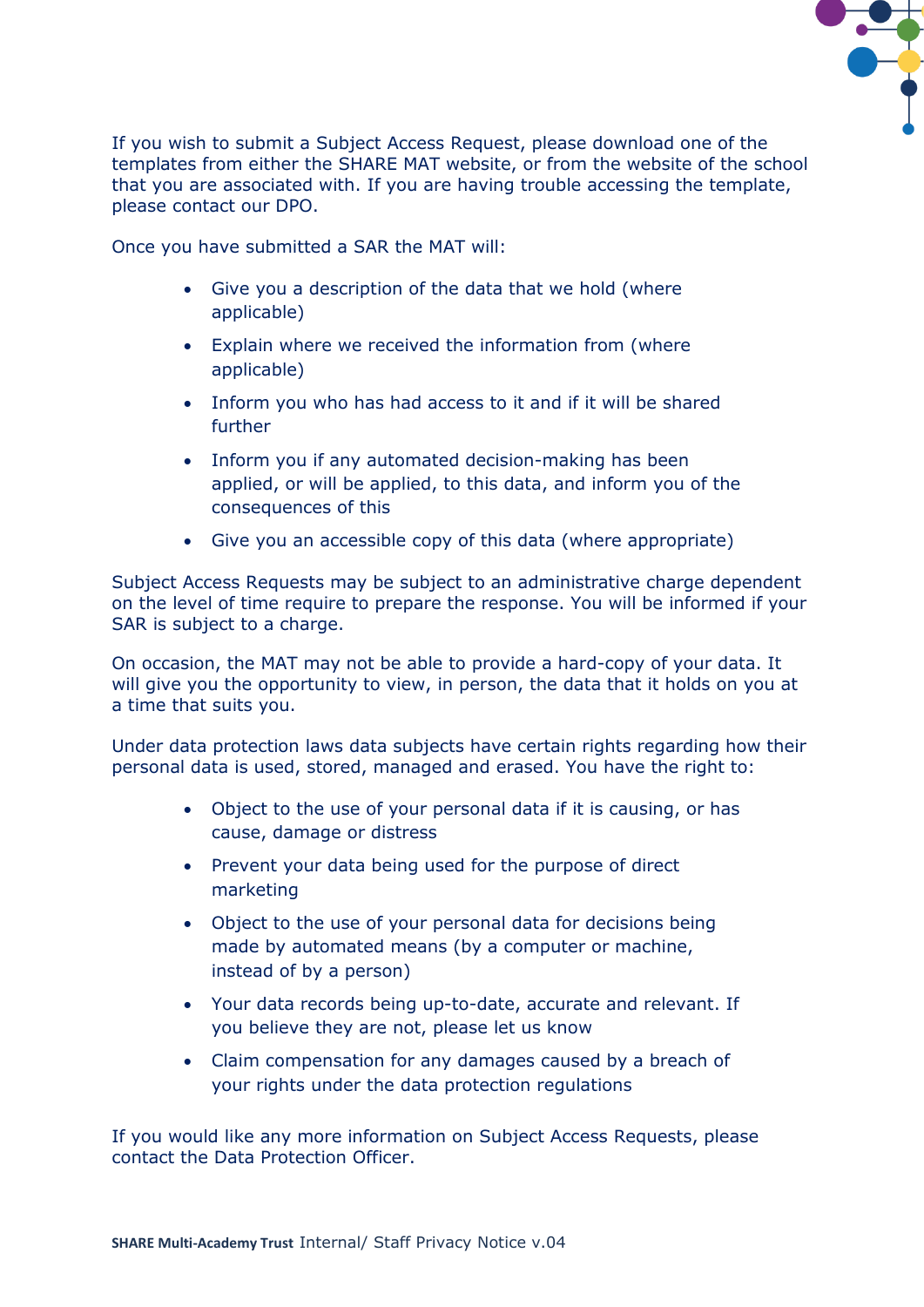

#### **13. How to contact us**

SHARE MAT has a designated Data Protection Officer to handle any issues or concerns that you may have regarding your data.

If you have any questions or concerns, or would like any advice regarding your data, please contact our Data Protection Officer.

**Holly Senior**- Premises, Compliance and Data Protection Officer

Email- [holly.senior@sharemat.co.uk](mailto:holly.senior@sharemat.co.uk)

Telephone- 01484 868777

Address- Shelley College, Huddersfield Road, Shelley, HD8 8NL

#### **14. Complaints, issues and escalation**

SHARE MAT takes any complaints about collection, management and use of personal data very seriously.

If you believe that the way the MAT are processing your personal data is unfair, misleading or inappropriate, or if you have any other concerns regarding your personal data please contact our Data Protection Officer immediately.

If you believe that your complaint is not being handled effectively or you would like external advice, please contact the Information Commissioners Office:

- Report a concern online at <https://ico.org.uk/concerns/>
- Call 0303 123 1113
- Or write to: Information Commissioners Office, Wycliffe House, Water Lane, Wilmslow, Cheshire, SK9 5AF

#### **Appendix A- Coronavirus (COVID-19) Test Results**

During the Coronavirus (COVID-19) pandemic, staff may be required to have a coronavirus test (provided by the NHS and UK Government) whereby they:

- Are exhibiting COVID-19 symptoms
- Have been instructed to do so by NHS 'Test and Trace' scheme
- Are living in a household with somebody who has tested positive or is symptomatic
- Are part of a support bubble whereby somebody has tested positive or is symptomatic

Staff are required to inform school about the status of the test results (positive or negative) in order to monitor infection in school.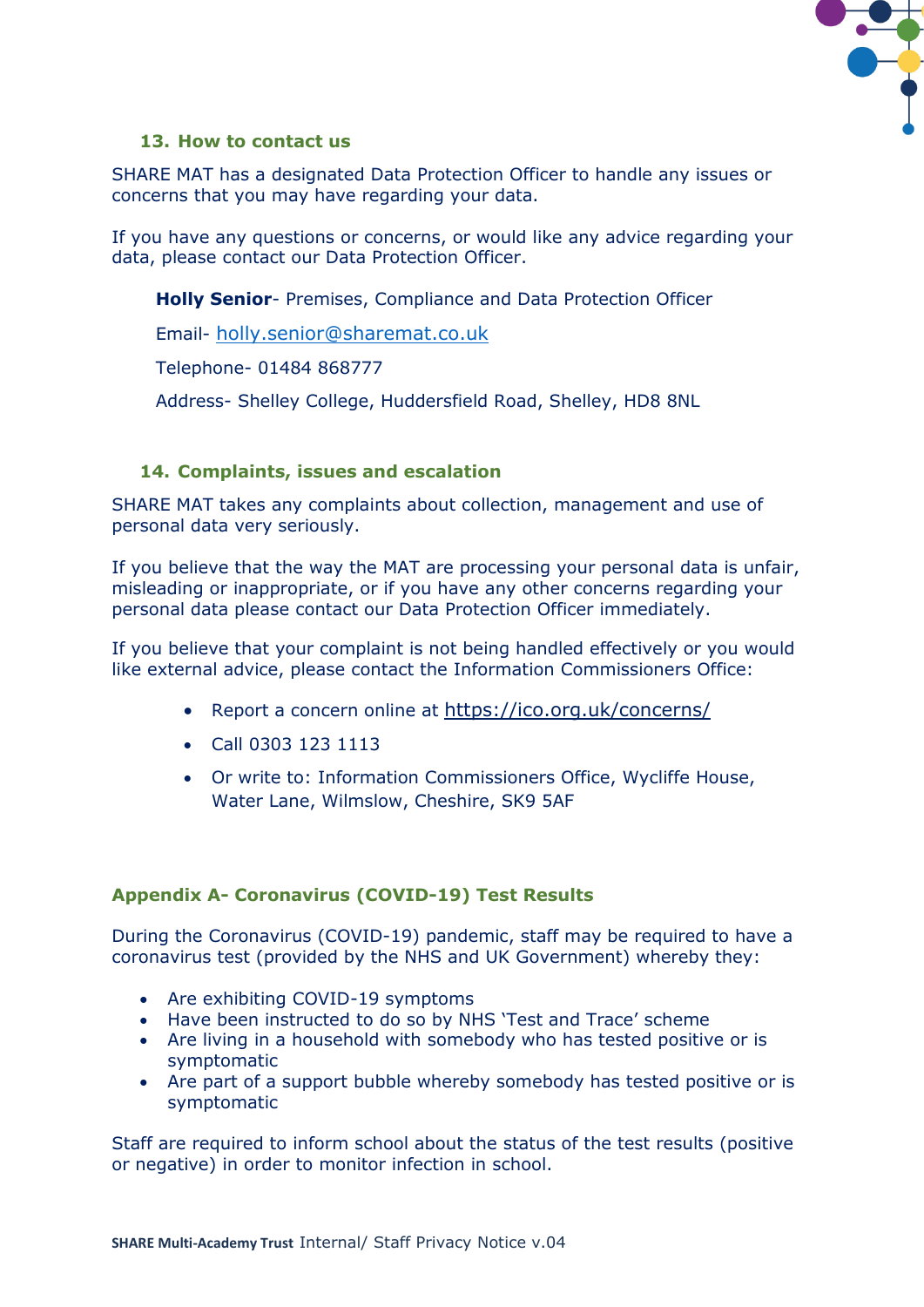

Under the General Data Protection Regulation, the school must not insist to see a copy of the test results of a member of staff or hold a paper or electronic copy of the test results.

Staff are encouraged to share evidence of their test results if they wish to do so with a designated person in school.

Designated staff within school (such as an Administration Manager, Headteacher or Line Manager) are permitted to ask to see the test results provided by the NHS in order to authenticate the results of a staff member. Staff members not outlined as a designated person are not permitted to ask to view a test result.

School, are not required to hold a hard copy of the test results of a member of staff. If a staff member provides a hard copy of a test results (i.e. via email) this will be securely destroyed once the status of the result has been authenticated.

The result status will be stored on an internal spreadsheet/ data base to support the schools internal 'Track and Trace' system whilst also supporting the national 'Test and Trace' scheme. The access to this spreadsheet is limited to essential personnel only.

A Data Protection Impact Assessment (DPIA) has been completed for the processing of this data as required by the Information Commissioners Office.

SHARE MAT has identified that test result data is classified as '*special category'* data. Under Article 9, SHARE MAT has identified that principle (i) applies to the processing of the identified special category data.

SHARE MAT has ensured that it's aims are lawful, fair and transparent to all staff to offer clarity around how processing testing data is completed.

For additional information on data subjects' rights throughout the Coronavirus pandemic please see below:

[https://ico.org.uk/global/data-protection-and-coronavirus-information](https://ico.org.uk/global/data-protection-and-coronavirus-information-hub/coronavirus-recovery-data-protection-advice-for-organisations/testing/)[hub/coronavirus-recovery-data-protection-advice-for-organisations/testing/](https://ico.org.uk/global/data-protection-and-coronavirus-information-hub/coronavirus-recovery-data-protection-advice-for-organisations/testing/)

#### **Appendix B- Coronavirus (COVID-19) Additional data shared**

During the Coronavirus pandemic, SHARE MAT is required to fully cooperate with external organisations in order to communicate correct and accurate data relating to positive Coronavirus cases.

SHARE MAT's obligation is outlined within the Department for Education's 'Guidance for Full Opening: Schools' document issued in September.

[https://www.gov.uk/government/publications/actions-for-schools-during-the](https://www.gov.uk/government/publications/actions-for-schools-during-the-coronavirus-outbreak/guidance-for-full-opening-schools)[coronavirus-outbreak/guidance-for-full-opening-schools](https://www.gov.uk/government/publications/actions-for-schools-during-the-coronavirus-outbreak/guidance-for-full-opening-schools)

#### **'Test and Trace'**

**SHARE Multi-Academy Trust** Internal/ Staff Privacy Notice v.04